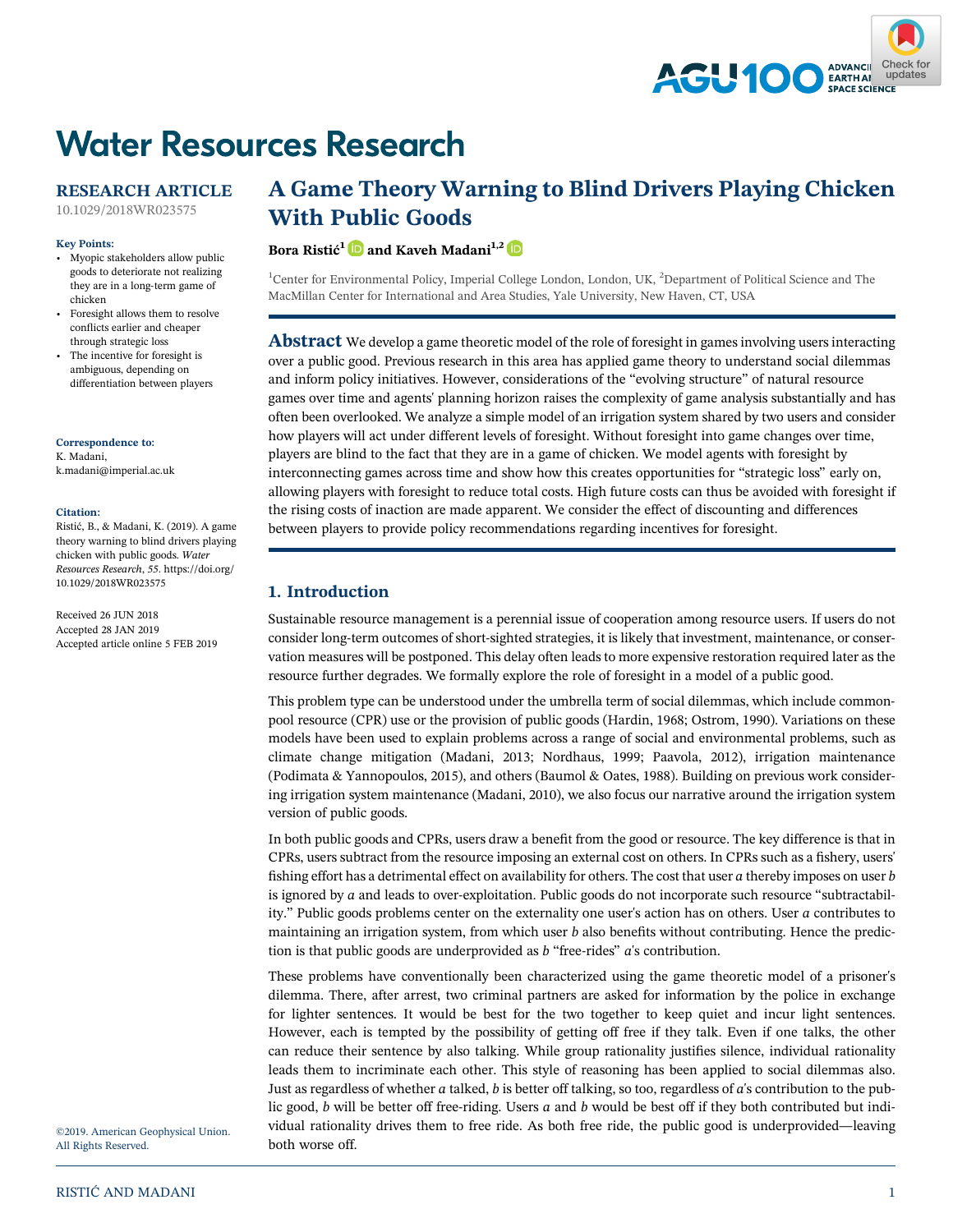As suggested by (Madani, 2010; Madani & Lund, 2012; Madani & Zarezadeh, 2014) users can then find themselves in a game of chicken if their free riding leads to decay in the public good. The "chicken' " game structure comes from an analogy to two drivers speeding toward each other, with the potentially catastrophic result for both if they crash. However, the first player to "chicken out" and swerve out of the way is worse off than his opponent. This incentive structure gives the best payoff to the player who continues dead ahead when his opponent swerves. Relating this back to a shared irrigation system, the highest payoff goes to the user who free rides the system without payment when other users pay. While in the prisoner's dilemma neither player would contribute, in the game of chicken one of the two would. The key difference from the prisoner's dilemma is that  $a$  is no longer content not to contribute when  $b$  is not contributing.

If users free ride for too long, the public good degrades and the game structure changes from what appeared not to be a conflict, through a prisoner's dilemma to a game of chicken (Madani, 2013). It has been argued (Madani & Lund, 2012) that the changing benefit, or utility, accruing to users due to the changing conditions over time has been overlooked in modeling natural resource management. The concept of "evolving game structure" was proposed in Madani (2010) and used to show how players' optimal choices can change over time due to these changing conditions. This was followed by the evaluation of the effect of evolving game structures on optimal choices in different natural resource management games (Hui et al., 2016; Madani, 2010, 2013; Madani & Lund, 2012). As the system degrades from neglect, one or a group of users are eventually better off investing in an overhaul even if others continue to free ride.

This dynamic can be seen in regard to climate change mitigation (Madani, 2013). Small emissions had no impact on the atmosphere, but over time the climate began to change—imposing costs on countries and eventually rising above costs of mitigation. Initially, countries were happy to emit (no conflict), eventually finding that if they could all cut emissions together they would be better off, but each still was better off emitting (prisoner's dilemma). Increasingly, some will wish to incur costs of emissions reduction even as others free ride (chicken).

Another example in which the same dynamic holds is the case of California's San Joaquin River Delta (Madani & Lund, 2012). In this case, multiple stakeholders and interests (including water traders, environmentalists, and the state government) interact in the management of the resource and the allocation of water to the different uses. Unsustainable water allocations to these competing interests continue even as the Delta's ecosystem degrades. Each interested party continues to overuse water, waiting for others to reduce their water share or invest in new water infrastructure. This type of evolving game structure was also explored for the case of two jurisdictions interacting over a lake (Madani & Zarezadeh, 2014).

In both climate change and water resources, remedial and preventative measures are often delayed due to uncertainty about changes in the underlying resource or the possibility that other actors will take on responsibility. As the resource degrades, risks become more apparent or the resource suffers a sudden rapid deterioration and one or more parties eventually takes on the costs and responsibilities of more sustainable practices.

In modeling users' decision making, interconnecting across temporally evolving games has already been explored in Madani (2011). There, the concept of "strategic loss" was introduced in the context of temporally interconnected games. Strategic loss occurs when a player's loss in some subgame results in their increased gain in the overall interconnected game. Contributing to a public good or reducing CPR use early on despite others' free riding is such a strategic loss.

Strategic loss in interconnected games has been analyzed using the solution concepts of cooperative game theory in Madani (2011). Here, we instead employ the Nash equilibrium solution concept from noncooperative game theory. While cooperative game theory assumes players coordinate their actions (when mutually beneficial) and provides axiomatic formulae for how gains are divided, noncooperative game theory makes no such assumption. Each decision is modeled solely on the basis of individual utility maximization where mutual optimal responses generate equilibrium points (see Madani & Hipel, 2011 for more details).

Here we analyze a model of two users contributing to a deteriorating irrigation system conceived of as a public good (as based on Madani, 2010; Madani & Lund, 2012; Madani & Zarezadeh, 2014). We model myopic play as a series of games played independently without information being passed through time (Madani & Dinar, 2012a; Madani & Hipel, 2011). Under myopia, opportunities for strategic loss are not identified by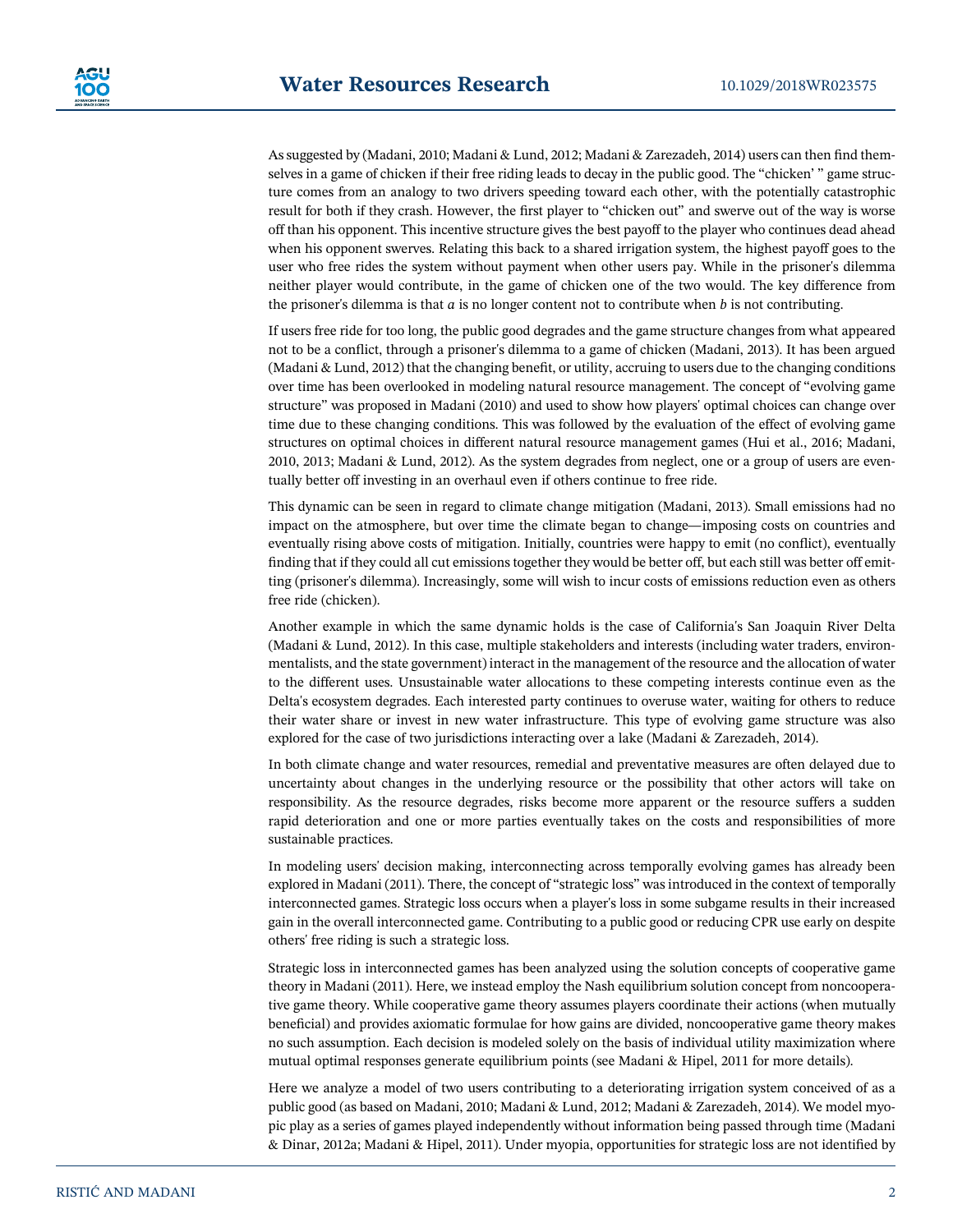

the players and thus are not in equilibrium. Under Nash equilibrium, users allow the resource to degrade over time. We then show how, with foresight, temporally changing games are interconnected across, and opportunities for strategic loss become Nash equilibria once players recognize their game as a public goods game of chicken. The drivers are then no longer blind to future resource degradation and invest to ensure its sustainability.

## **2. The Irrigation Maintenance Game**

We model two farmers  $I := \{a,b\}$ . In this initial model, they are involved in a set of games  $G = \{\Gamma^1,\ \dots,\Gamma^\omega\}$  for every time step *t* ∈ {1, … , *ω*}. For every farmer *i* ∈ I, let *Si*, *<sup>t</sup>* denote farmer *i*'s set of possible strategies for time period *t*. We assume all farmers face the same choice of simply paying or not paying for irrigation system maintenance  $S_{i, t} = \{p_{i, t}, \neg p_{i, t}\}\$ . For this initial setup, we set for every  $t \in \{1, ..., \omega - 1\}$ ,  $\Gamma^t$  as represented by the matrix in Figure 1 for every time step *t* < *ω*. If only one farmer pays, they pay the full maintenance cost of the irrigation system. If both farmers pay, they split the costs equally:  $\frac{-c_t}{2}$ . For simplicity, we ignore the benefits farmers are getting from using irrigated water. These are wholly captured in the cost of system collapse in a later game. Hence, when a farmer is incurring no irrigation maintenance costs in these early games their cost is 0 (the lowest cost option), but postponing payment to the next time step  $(t + 1)$  raises the costs of maintenance  $(c_t)$ . Therefore,

$$
c_t < c_{t+1} \tag{1}
$$

This rising maintenance cost, however, does not change the game structure (i.e., the ordinal rankings of the four possible outcomes) until the final time step *ω*. Not only does postponing payment raise the costs of maintenance, but eventually, this leads to system failure  $(F)$  in the final time step if no one pays for maintenance at the last opportunity in *Γω* . This collapse in the irrigation system induces substantial losses to the farmers.

$$
c_{\omega} \langle F \rangle \tag{2}
$$

If neither player pays for irrigation, the game moves to the next time step until *ω*. If one or both players pay before *ω*, the game also ends. Myopic players, however, only solve one game at a time.

#### **2.1. Equilibrium Analysis of**  $\Gamma^{t < \omega}$

Figure 1 shows the game in normal form, that is, the payoff (cost) matrix for *Γ<sup>t</sup>* <sup>&</sup>lt; *<sup>ω</sup>* . Each cell shows farmers *a*'s and *b*'s costs, respectively, given their strategies. Using this matrix, Nash equilibria can be determined by evaluating each player's best response to each of the opponent's strategies. *i*'s best response is the strategy that minimizes *i*'s cost given *j*'s strategy (underlined values). All cells in the matrix, where *i*'s strategy is a best response to *j*'s best response, are Nash equilibria. Figure 1 gives another matrix where each cost is assigned an ordinal preference ranking.

By going through each column in Figure 1, it can be seen that *a*'s cost is always lower when *a* is not paying than paying. This is called strict dominance, since regardless of what *b* does this is *a*'s best response. The same holds for farmer *b*. Therefore, neither paying is the only Nash equilibrium.

# **2.2. Equilibrium Analysis of Γ***<sup>ω</sup>*

The final game (*Γω* ) is depicted in normal form in Figure 2. This game structure is that of a game of chicken. Since the cost of system failure is greater than paying the full maintenance costs, a single player would rather pay for the entire maintenance costs than incur the costs of failure. If one pays, the other is better off not paying rather than splitting costs. For the initial games, *Γ<sup>t</sup>* <sup>&</sup>lt; *<sup>ω</sup>* , equilibrium analysis only involved strict dominance relations. In  $I^{\omega}$ , these no longer hold. In the chicken game, the best response is to do the opposite of what the other player does. If *a* is not paying, *b* is better off paying and vice versa. So there are at least these two equilibria, each involving one farmer "chickening out" and paying the full maintenance costs thereby avoiding the costs of irrigation system collapse.

A third equilibrium involves mixed strategies where players assign probabilities to their strategies instead of playing one or another. However, we will ignore mixed strategy equilibria here for two main reasons. First,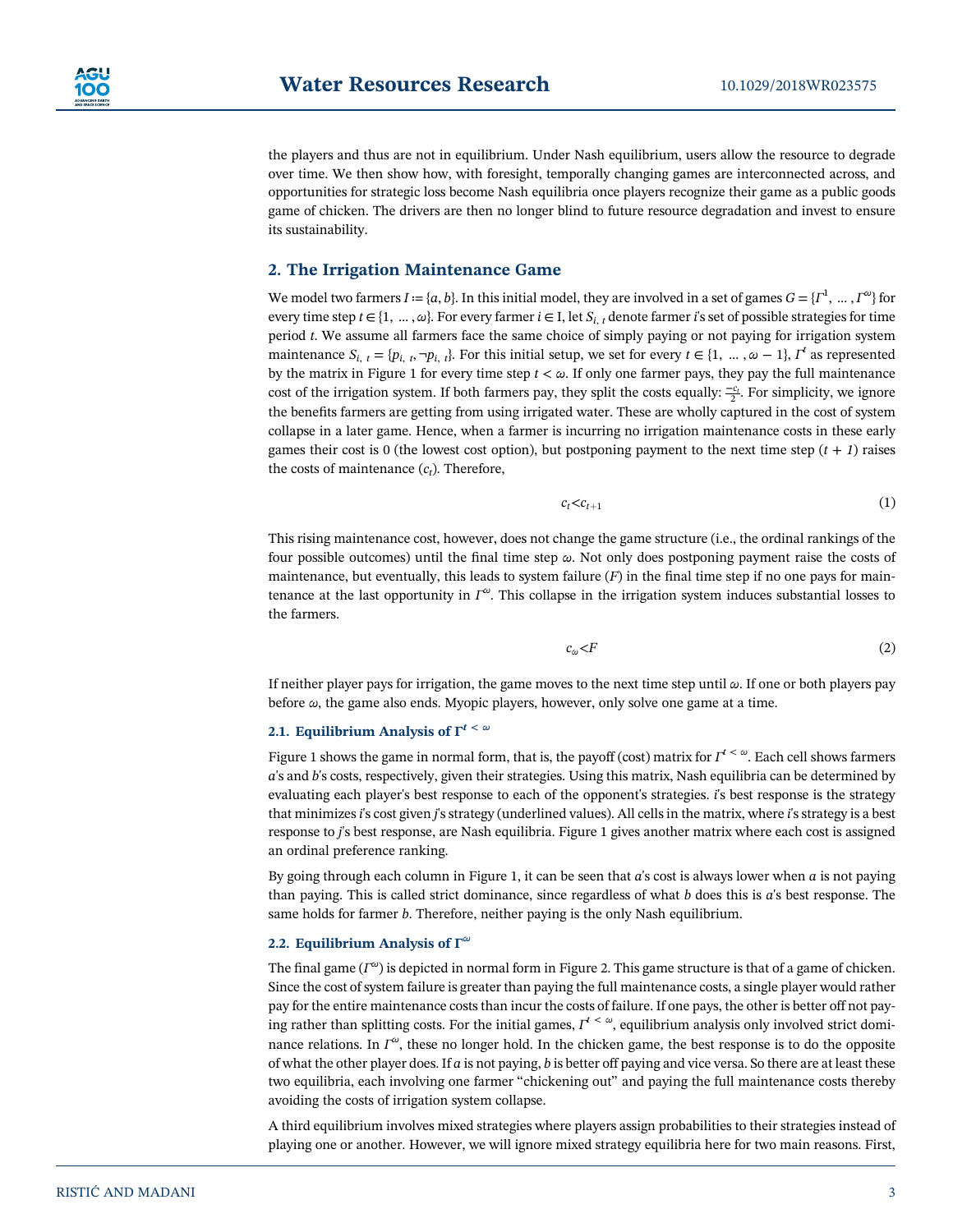

**Figure 1.** Irrigation maintenance costs for every *<sup>t</sup>* <sup>∈</sup> *<sup>Γ</sup>*{1 <sup>≤</sup> *<sup>t</sup>* <sup>&</sup>lt; *<sup>ω</sup>*} in parametric values (left) and ordinal rank (right). The higher the ranking the more preferred this outcome is. Underlined values show best responses and Nash equilibria are the cells with the thick outline. Myopic farmers do not pay for maintenance in these early game equilibria.

no mix of strategies can give a higher expected value than a pure strategy response to any strategy (pure or mixed) by the opponent in our games. This would be one practical application of randomization (Perea, 2012). Second, randomization does not provide a reasonable strategy recommendation to players in a nonrepeated one‐shot game with complete information. This applies to our later interconnected game also, as that is also just a one‐shot game.

## **2.3. Modeling and Interpreting Myopia**

We have thus far assumed that agents are myopic and do not have foresight to future games. We modeled this by solving each game as it arises without solving across all the games at once as agents with foresight would. Effectively, myopic agents do not realize that they are playing interconnected games, solving each independently. If they had foresight, they would consider theirs and their opponents' future actions in their contemporary decision making.

# **3. Strategic Loss in Temporally Interconnected Games**

If agents adopt foresight, they interconnect the set of subgames *G* from each time step into a larger game. Let the temporally interconnected game be *Φ<sup>ψ</sup>* , where *ψ* is the number of games ahead that agents have foresight to. Farmers with  $\psi = 1$  have information on current payoffs only. The  $\Phi^{\omega}$  is the interconnected game across the full set *G*. Strategy set S<sub>i</sub> in  $\Phi^\omega$  consists of strategies available in each temporally distributed subgame Γ<sup>t</sup>. Each strategy in *Φ<sup>ω</sup>* is then a plan for all subgames *Γ<sup>t</sup>* . Either or both players paying ends the game *Φ<sup>ψ</sup>* . Therefore, we write the strategy set as the time step of payment or not paying at all:  $S_i = \{ (p_{i, 1}), ..., (p_{i, n}) \}$  $_{\psi}$ ), (¬p<sub>i</sub>)}. This reflects the fact that whichever player pays first finishes the game. After one pays, the other's decision makes no further difference. If player *i* chooses  $p_{i, t}$  and player *j* chooses  $p_{j, u > t}$ , both players receive the payoff for the outcome  $p_{i,t}$ ,  $\neg p_b$  regardless of *u*. Figure 3 shows  $\Phi^{\omega}$  in normal form, where



**Figure 2.** The irrigation game in the final time-step (*Γ<sup>ω</sup>*) in parametric values (left) and ordinal rank (right). Nash equilibria are the cells with the thick outline. When the cost of failure is high, one or the other farmer pays.

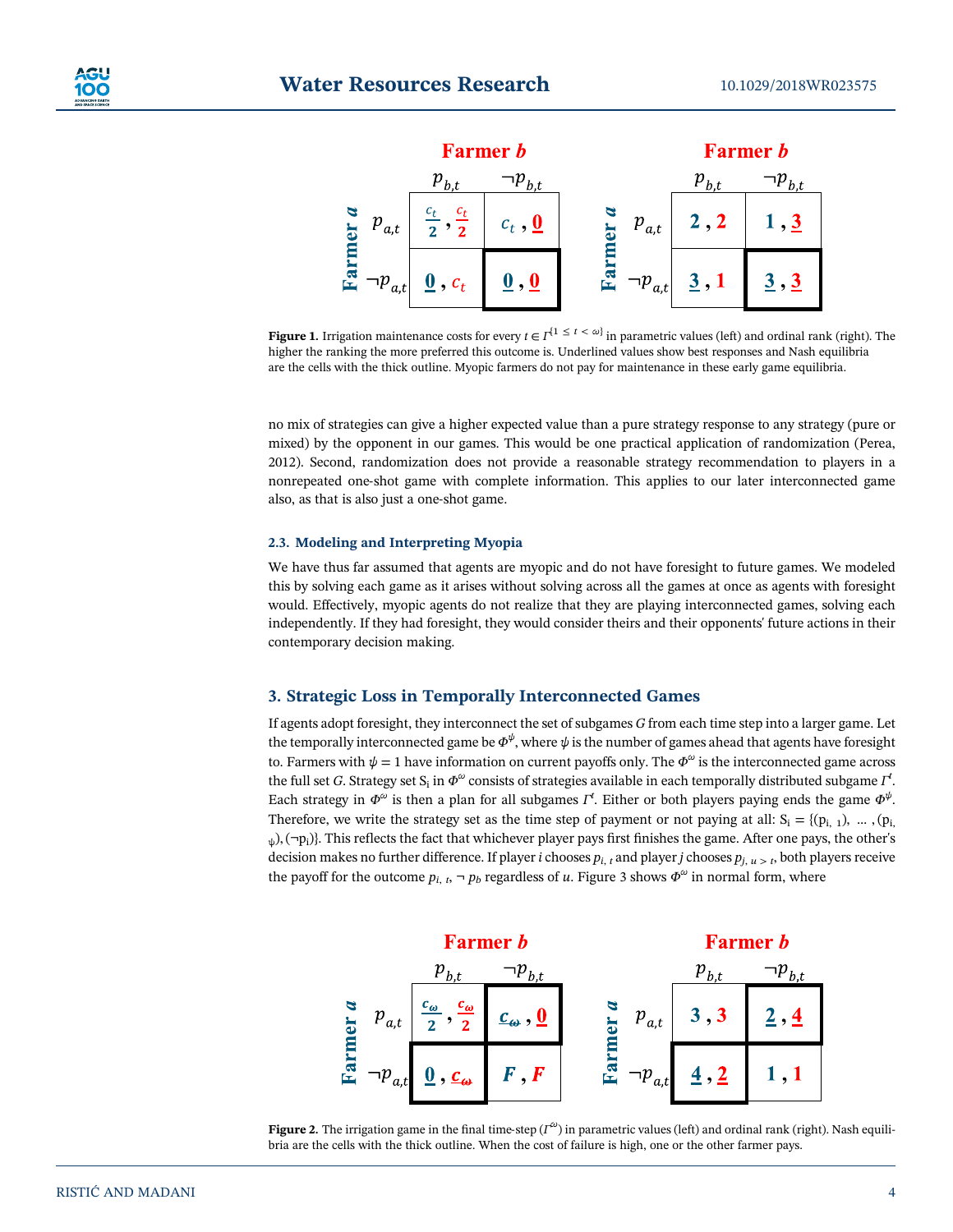

**Figure 3.** Payoff matrix for the interconnected irrigation game *Φω* . Values *x* and *y* change with each time step, reflecting rising costs. Nash equilibria are the cells with the thick outline. The interconnected game has the same equilibrium outcomes as the game of chicken with one or the other farmer paying.

$$
({\bf x},{\bf y})=\left\{ \begin{array}{ll} ({\bf c}_{{\rm t}},0),\;\;p_{a,{\rm t}},\neg p_{\rm b}\\ \left(\frac{{\bf c}_{{\rm t}}}{2},\frac{{\bf c}_{{\rm t}}}{2}\right),\;\;p_{a,{\rm t}},p_{b,{\rm t}}\\ ({\bf 0},{\bf c}_{{\rm t}}),\;\; \neg p_{a},p_{b,{\rm t}} \end{array} \right.
$$

This denotes that if both pay at the same time, they split the costs, and if only one player pays, they pay the full costs.

#### **3.1. Equilibrium Analysis of Φω**

Nash equilibria can be determined using only the information given in equations (1) and (2). Splitting the costs is not in equilibrium because paying is never the best response to the other player also paying. If *a* pays in any subgame including the first, *b*'s best response is to pay at any of the later stages of the game or not pay at all. If *b* does not pay, *a* has one best response: pay in the first instance because of rising costs (equation (1)). Therefore, in one equilibrium *a* pays the maintenance

costs at the beginning and *b* never pays. Given symmetric payoffs the second equilibrium sees payment by *b* instead. Having connected the earlier game involving only maintenance costs, with the chicken game at *ω*, we have shown that *Φ<sup>ω</sup>* is a larger version of the game of chicken with a lower cost to the "nonmyopic chicken."

Figure 4 gives a graphical representation of *Φ<sup>ω</sup>* . The *y* axis depicts costs, and so cost‐minimizing farmers will be looking to choose states lower down. Labels *s*\* *<sup>ψ</sup>* indicate the equilibrium strategies for farmers of different levels of foresight  $\psi$ . When  $\psi = 1$ , farmers have no foresight except the game they are playing at that point in time. They therefore do not foresee the incoming game of chicken at *ω* and blindly stumble into it by not paying in the two previous games. When  $\psi = \omega$ , farmers interconnect and can strategically lose in the first instance at lower cost to the payee.



**Figure 4.** The temporally interconnected game *Φω* from the view of one of the farmers (*i*). Cost of failure is expressed as an expected cost and so is shown on the same scale as cost of maintenance. Nodes represent costs for player *i* if the game were to end there. Green nodes indicate player *i* paying, yellow nodes where costs are split, blue nodes player *i* not paying but player *j* paying, and red nodes where neither pays. Arrows show that red nodes lead to subsequent subgames. Equilibrium outcomes *s* \* *ψ* indicate how myopic players pay at the end, whereas foresighted players pay in the first subgame.

#### **3.2. Strategic Loss**

While for myopic players paying in the first game is irrational as it incurs a higher cost than not paying, players with foresight to the point of system collapse will "strategically lose" in this game in order to avoid the higher costs later on. Hence, the term strategic loss does not imply irrational play (Madani, 2011). It rather refers to an optimal play given a larger interconnected game where what appeared as a loss under myopia is actually a cost‐reducing optimization, leading to a higher utility for the player.

# **4. The Model With Continuous Time**

In the previous formulation of the game, system failure emerged suddenly in *Γω* with no intermediate changes in game structure. We now drop the piecewise function for system failure *F* and the assumption in equation (2) about *F* being strictly greater than any maintenance cost. Instead, we create a function to represent expected costs.

$$
C_{i,t} = (p_{i,t}) \frac{M(t)}{1 + p_{j,t}} + (1 - p_{i,t}) F(t)
$$
\n(3)

where  $C_{i, t}$  is the cost to player *i* at time *t*;  $p_{i, t} \in \{0, 1\}$  is farmer *i*'s payment at time  $t$ ;  $M(t)$  is the maintenance cost as a rising function of time  $t$ ;  $F(t)$  is the cost of system failure which also rises as a function of *t*. As before, players have an option to pay or not, the choice being between the two terms of the equation: either incur maintenance costs or incur cost of failure. Since equation (3) will not hold after someone pays and ends the game, we must also assume no payment for any time *q* < *t*: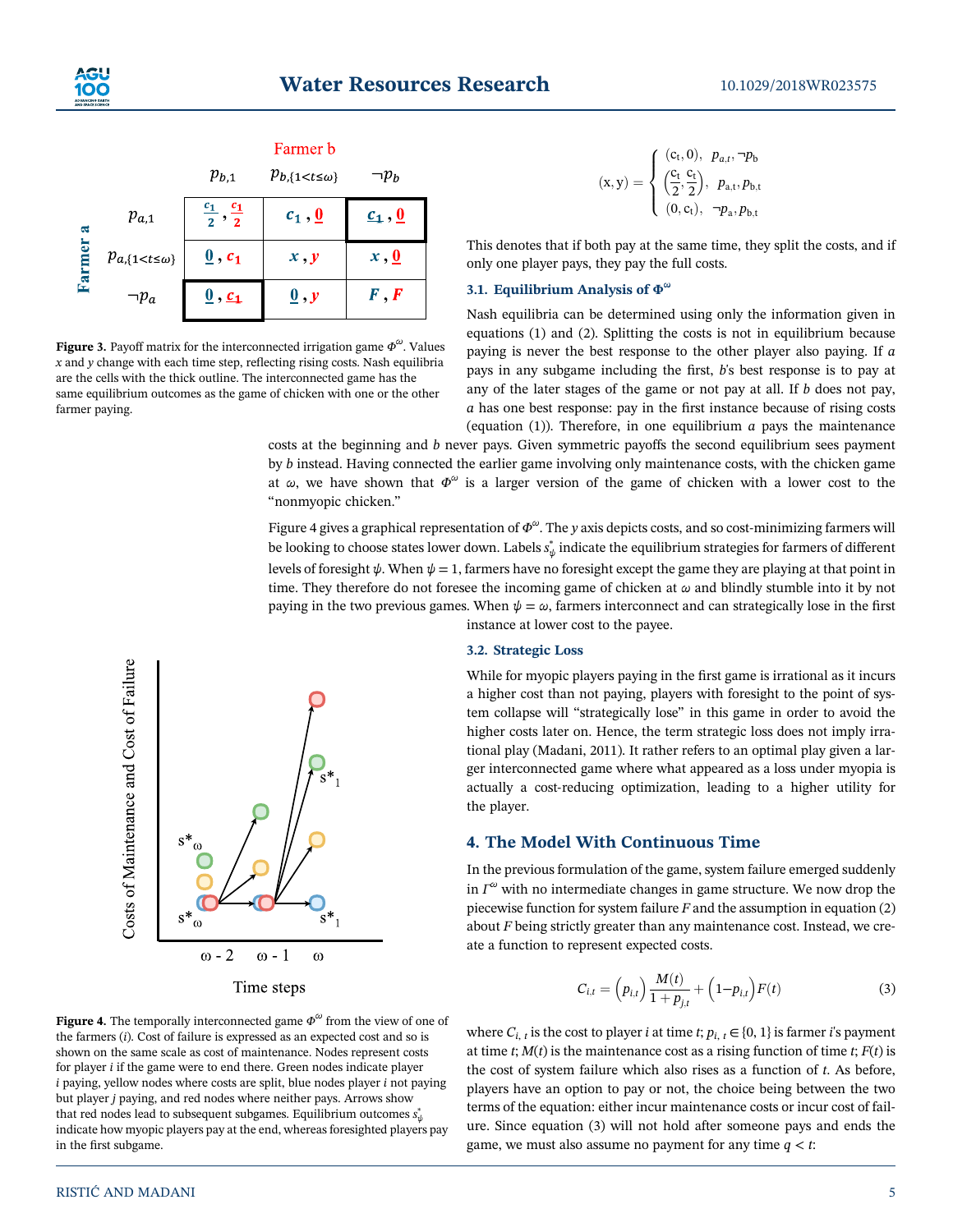|          |            | $r$ armer $\nu$                                   |                             |           |                     |
|----------|------------|---------------------------------------------------|-----------------------------|-----------|---------------------|
|          |            | $p_{b,2}$                                         | $p_{b,4}$                   | $p_{b,6}$ | $\neg p_b$          |
| Farmer a | $p_{a,2}$  | 1,1                                               | 2, 0                        | 2, 0      | 2, 0                |
|          | $p_{a,4}$  | $\overline{0}$ , 2                                | 2, 2                        | 4, 0      | 4, 0                |
|          | $p_{a,6}$  | $\overline{\mathbf{0}}$ , 2                       | $\overline{\mathbf{0}}$ , 4 | 3, 3      | 6, 0                |
|          | $\neg p_a$ | $\overline{\mathbf{0}}$ , $\overline{\mathbf{2}}$ | $\overline{\mathbf{0}}$ , 4 | 0, 6      | $\infty$ , $\infty$ |

**Figure 5.** The interconnected irrigation game *<sup>Φ</sup>*<sup>∞</sup> with cardinal cost values at time {2, 4, 6}. Nash equilibria are the cells with the thick outline. Equilibria indicate that the interconnected game is a game of chicken with one or the other farmer paying.

$$
\int_0^{q
$$

For now, we keep *F* equal among players. We assume that even when split, initial maintenance costs are higher than initial cost of system failure  $\frac{M(0)}{2}$  >*F*(0). The cost of system failure, however, rises faster than the maintenance costs  $\frac{dF(t)}{dt} > \frac{dM(t)}{dt}$ . Figure 5 depicts the payoff matrix of the interconnected game  $\Phi^{\infty}$  for  $t = \{2, 4, 6\}$  assuming  $\frac{dM(t)}{dt} = 1$ . In this formulation, different subgame structures exist, including the prisoner's dilemma in the  $2 \times 2$  matrix in the middle. Here myopic players have let the cost of failure rise and would be jointly better off if they both paid. However, the "chicken" payoff structure holds across the interconnected game as a whole. The same reasoning as for the analysis of the discrete time game in Figure 5 holds for *Φ*∞. Two pure strategy equilibria are in states where one or the other side pays the full amount immediately and the other never pays.

# **4.1. Equilibrium Under Myopia**

Figure 6 shows the changing game structure over continuous time. The phase where the red line is above the yellow line but below the green line is a set of prisoner's dilemma games for myopic agents. There, paying together the players would have a lower total cost; however, the ¬*p* strategy is strictly dominant. This ensures that myopic players continue not paying and moving toward the final phase of the game. They only stop the game once the cost of inaction for one individual becomes higher than if that single player simply pays everything. At that stage they have entered the game of chicken. When they reach the point where the red line reaches and surpasses the dark green one, the expected cost of system failure is higher than the maintenance

cost borne by one player, and so this phase is a game of chicken where one or the other player ends the game. The  $s_1^*$  is then where



# **4.2. Equilibrium Under Foresight**

Players with foresight can compare their initial costs to the costs incurred by delaying across all the games they have foresight to. If foresight reaches to where cost of failure rises above costs of cooperative payment, the game becomes a prisoner's dilemma. With foresight to the point *t ψ* , where cost exceeds costs for a sole payer at the beginning of the game, players gain an opportunity for strategic loss. Strategic loss here involves losing the initial game  $t = 0$  (i.e., paying immediately) in order to avoid future costs—yielding the equilibrium strategy *s*\* *ψ*.

The horizontal dotted lines in Figure 6 show how players with foresight compare future costs to the current cost of maintenance. The expected costs of system failure due to inaction rise above the initial costs of maintenance after *t <sup>ψ</sup>* where

$$
F(t^{\psi}) = M(0) \tag{6}
$$

Foresight to the point at which myopic players pay  $(t<sup>1</sup>)$  is not necessary because costs of inaction will necessarily rise above initial costs of action earlier. When comparing equations (5) and (6), we get the following inequality:

$$
F(t^{\psi}) = M(0) < M(t^1) = F(t^1)
$$
\n(7)



Figure 6. Cost functions in the temporally interconnected game from the view of one of the farmers (*i*). Green shows *i* paying while *j* does not; yellow shows equally split maintenance costs; and blue shows *i* not paying with *j* paying instead. Red is the cost of system failure to both. The dashed line indicates initial costs of maintenance which later costs can be compared against under foresight. The dotted line indicates where the cost of failure exceeds the initial maintenance cost, hence the extent of foresight required to support strategic loss at the start of the game. The points labeled  $s^*_{\psi}$  denote equilibrium under foresight to time *t ψ* . Points labeled *s*\* <sup>1</sup> denote equilibrium under myopia.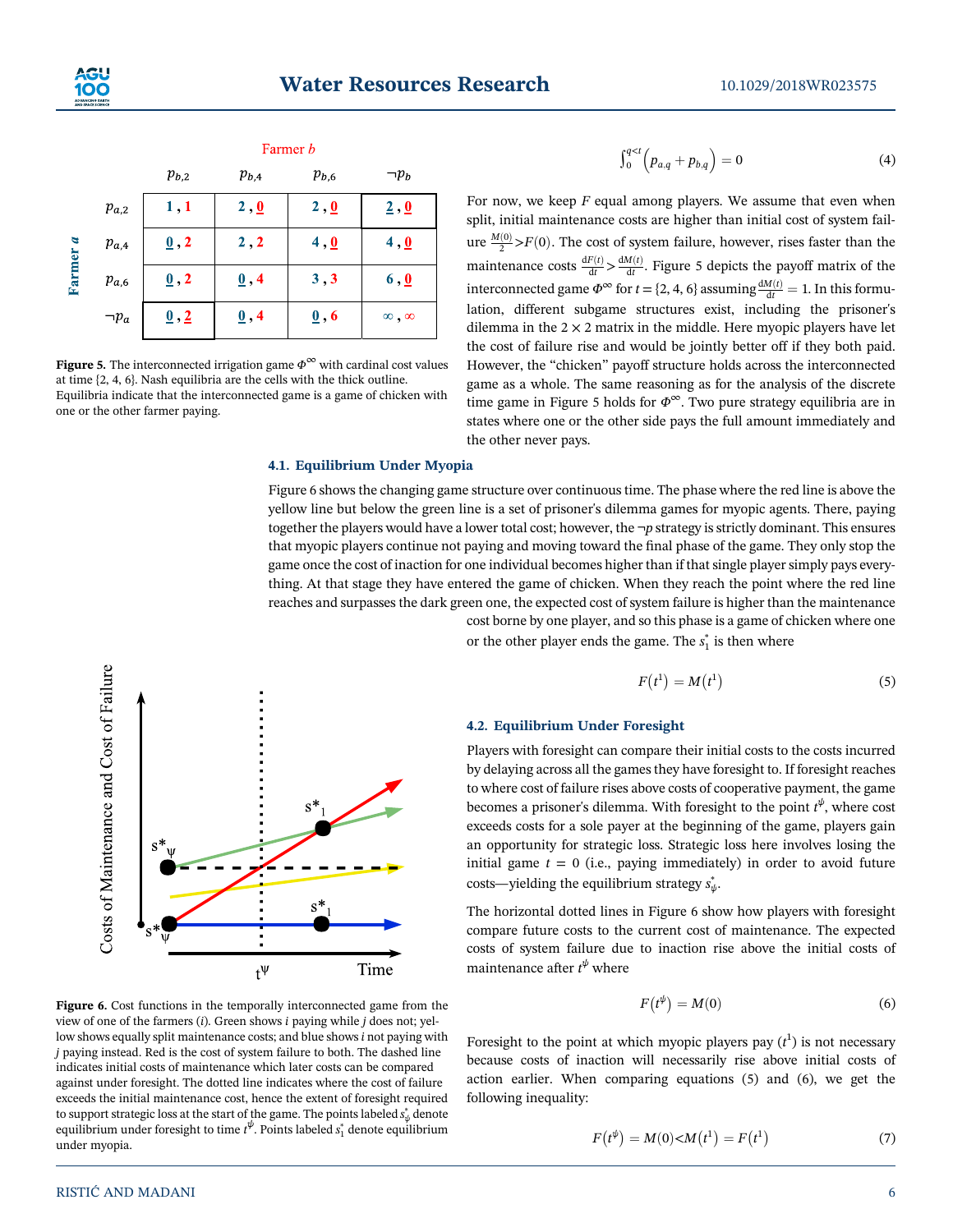**100** 



This will necessarily hold because maintenance costs at *t* <sup>1</sup> will be greater than at  $t = 0$  and hence  $t^{\psi} < t^1$ . In other words, players with foresight will necessarily pay earlier and hence the costs will necessarily be lower. The size of this inequality (as determined by the rate of growth in maintenance costs over time) represents the size of cost savings due to strategic loss.

# **5. Discounting**

Linking games across time involves comparing future to the present values. Future costs and benefits are typically discounted relative to contemporary costs. Discounting is expressed with the following function:

$$
PV = \frac{v}{\left(1+\delta\right)^t} \tag{8}
$$

where *PV* is the present value of some cost; *v* is the cost being discounted; *t* is how far into the future  $\nu$  is; and  $\delta$  is the discount rate. Figure 7 depicts the same functions used earlier in thin lines and the discounted values in thick lines. Note that an arbitrary discount value was chosen for illustrative purposes and that different discount rates would induce different discounted curves.

The result of discounting is to lower the future costs relative to the present ones. For myopic players discounting does not change the game because

they only consider current costs. Also, since all values at a given point in time are discounted equally, the curves cross at the same point time regardless of the discount rate. Discounting does however dim foresight by extending the foresight required to see the point at which expected costs of inaction rise above initial maintenance costs. This is shown by the difference between where the thin and thick red lines intersect the dotted line. This effect is noted by the fact that the equilibrium that supports strategic loss at the beginning of the game now requires foresight  $\psi \geq t'^{\delta}$ .

#### **6. Who Pays?**

Our models have considered two perfectly identical players. This has meant that the two pure strategy equilibria we consider are exactly the same (either *a* or *b* pays). Hence, thus far we have left unanswered which of the players will end up paying.

In practice, such a strong symmetry is unlikely. Discount rates are not always the same across different players. Different players may also be differently affected by system failure. One may be more exposed, having fewer opportunities to adapt their farming practice or source water elsewhere. They may hold different beliefs about changes in the cost of system failure. Their expected valuations also depend on their risk tolerance. For example, for different institutional stakeholders such risk tolerance may be mandated differently by different regulations on which return period droughts or floods they must consider in planning and system design. All of these differences can be in play at the same time, constituting differences in their understanding of the game.

Figure 8 shows the changing expected costs of nonpayment relative to the initial maintenance costs in a situation where *b*'s expected cost of failure rises more rapidly than *a*'s. The *x* and *y* axes indicate the costs to farmers *a* and *b*, respectively. Players then strive for nodes closer to the origin on their scale. As the games are interconnected over time, the cost of failure  $F_i(t)$  can be plotted as moving through the cost space in the direction indicated by the arrow, indicating *b*'s cost of failure is rising more rapidly than *a*'s.

In order for the game structure to enter a game of chicken, cost of failure must rise equally for both. Figure 8 shows a scenario where this is not the case. Costs pass through the prisoner's dilemma phase before entering the region marked in red where farmer *b* can reduce costs by paying while this is still not the case for farmer a. If such a difference exists between *a* and *b*, the game of chicken will not come

Figure 7. Cost functions over time without discounting and with an illustrative discount rate (represented in thick lines). The further into the future a cost is, the less its present value. Hence, linearly rising costs become curves.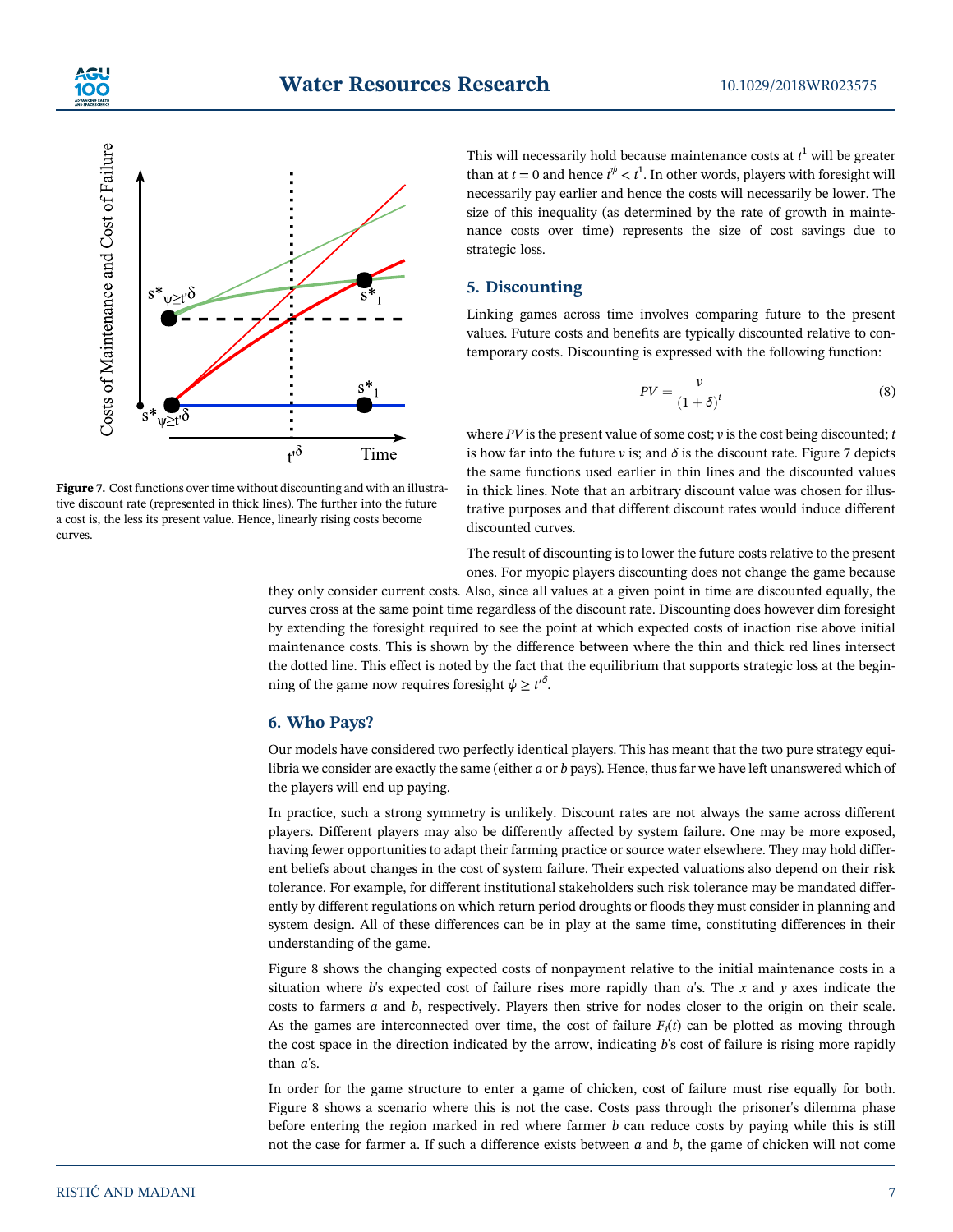

**Figure 8.** A scenario where the cost of failure rises faster for *b*. The diagonal dashed line represents initial maintenance cost *M*(0); the yellow node represents initial maintenance costs shared equally, the blue and red nodes indicate  $p_{a}$ ,  $_0$  and  $p_{b}$ ,  $_0$ , respectively. The green node indicates the expected costs of neither player paying  $F_i(t = 0)$  with the arrow showing how the cost of failure grows faster for *b* than for *a* over time.

about because *b* cannot commit to not paying in the red region. With foresight to this, *a* will free ride player *b*'s payment.

# **7. To Foresee or Not to Foresee?**

There are several countervailing incentives for foresight. The first incentive rewards foresight with opportunities for lower costs through strategic loss. In our model this involved "chickening out" earlier to avoid higher future costs. However, there are also disincentives for foresight.

Clearly, foresight itself is not necessarily freely available. Estimating future changes through acquiring information, research, and modeling can be costly even if these costs are small relative to the other costs in our model. Additional costs of foresight may involve costly actions undertaken on the basis of incorrect expectations, but uncertainty induces a more complex game structure involving imperfect and incomplete information (see section 8.4). Foresight is incentivized where the equilibrium state under foresight offers a greater cost reduction than the costs of acquiring the foresight itself:

$$
C_i(\psi) < C_i(s_1^*) - C_i(s_\psi^*)
$$
\n(9)

where  $C_i(\psi)$  is the cost of foresight to player *i* and we will assume that  $C_i(\psi) > 0$ ;  $C_i(s^*_{\psi})$  and  $C_i(s^*_{1})$  are costs in equilibrium with and without foresight, respectively.

Given that before developing foresight, players do not know their future costs, we can distinguish between three cases based on the earlier analysis of asymmetric costs. Three possible cases are that if myopic players do not adopt foresight:

- 1. *a* **pays:**  $C_a(s_1^*) = F(t^1)$  and  $C_b(s_1^*) = 0$ ;
- 2. *b* **pays:**  $C_a(s_1^*) = 0$  and  $C_b(s_1^*) = F(t^1)$ ; or
- 3. *a* **and** *b* **enter a game of chicken**.

In Case 1, if *a* were to develop foresight, equation (9) would hold since the cost savings would exceed the cost of developing foresight. Here, a is able to exploit the opportunity for strategic loss.

In Case 2, since  $C_a(s_1^*)=0$ , the right-hand side of equation (9) will be less than or equal to 0, and so the inequality will not hold and it will not be optimal for *a* to develop foresight. Since *b* would have been paid first, *a* could have reduced costs by not developing foresight. Additionally, assuming the difference in costs between *a* and *b* is not large, *a* will be the one to pay because (as shown in equation (7)) expected costs of failure will exceed initial maintenance costs before myopic players pay. If the difference in costs is large, then it is possible that b's expected costs of failure rise so rapidly that they reach future maintenance costs before a's expected costs of failure reach initial maintenance costs. In this case of large cost differences, *a*'s cost will only be the cost of foresight. By developing foresight, *a* has incurred the costs of foresight as well as potentially ensuring it is the one that will pay for maintenance (if cost differences are small).

In Case 3, costs rise symmetrically for *a* and *b*. This is the same case as when small cost differences were considered in Case 2. It is optimal for *a* to pay immediately if it develops foresight, even as *a* would have delayed under myopia with the possibility that *b* would have paid in the end.

The incentive for developing foresight is dependent on whether the game has strongly asymmetric costs and who it is that will end up paying. If *a* would have paid anyway (Case 1), then *a* will be able to reduce its costs under foresight, whereas if it would have been the one not to pay (Case 2 and one of the equilibria in Case 3), developing foresight will raise its costs. The expected value of developing foresight then depends on prior assumptions about the size and likelihood of cost differences. A model exploring strategic choice over maintenance as well as the development of foresight would involve a more complex game structure with incomplete information (see section 8.4).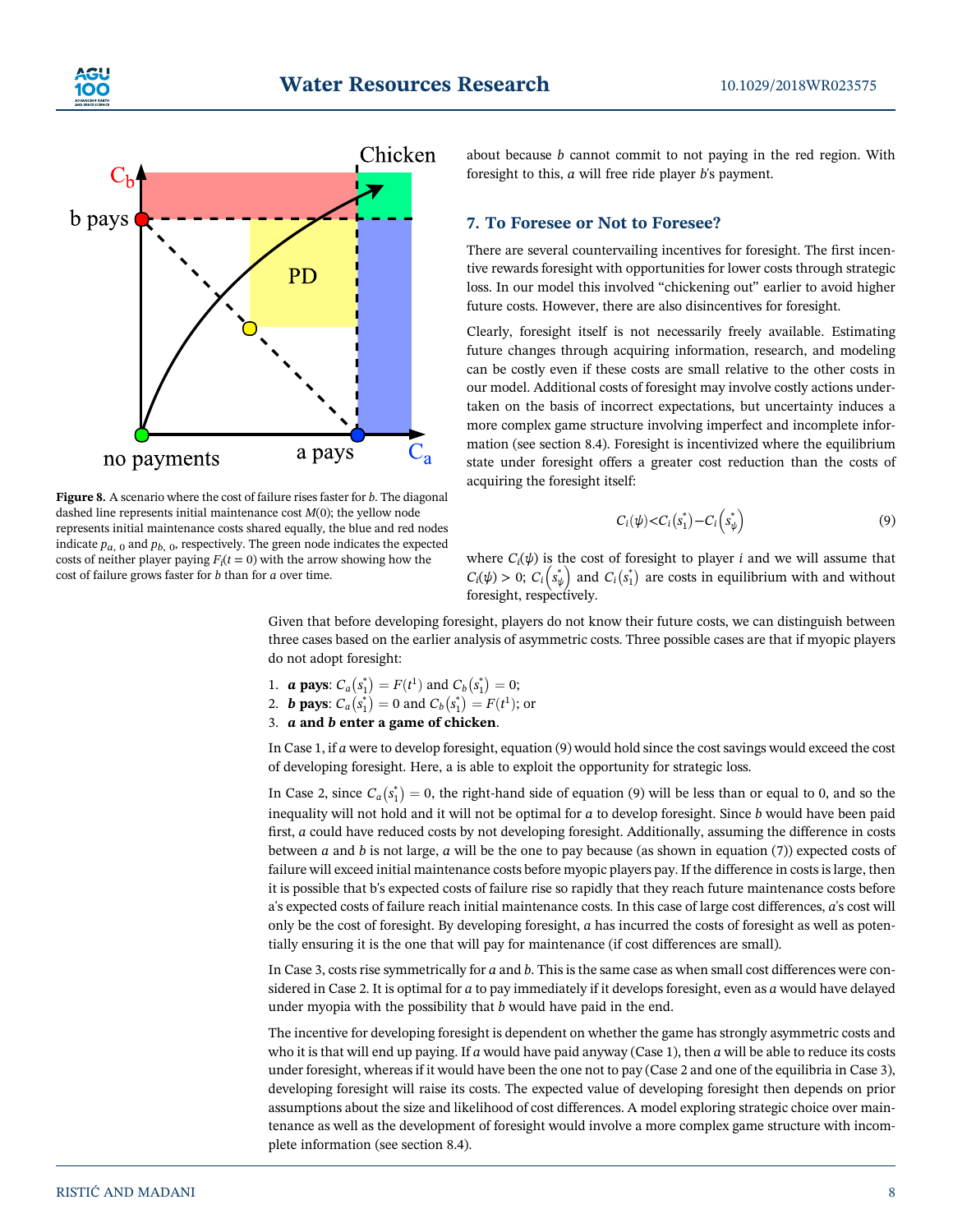

# **8. Discussion**

We showed how foresight can allow public goods users to incur strategic losses, highlighting the role of discounting, differentiation, and ambiguous incentives for developing foresight. We now discuss the applicability of our model to real world cases by exploring extensions and alternative modeling approaches, the issue of myopia in practice, interconnection across water use sectors, and risk and uncertainty.

#### **8.1. Assumptions, Extensions, and Alternative Modeling Approaches**

Our model was developed from a set of structural assumptions: two users, binary maintenance choice, nonrepetition, and the assumption of rationality for Nash equilibrium analysis. As these assumptions do not always reflect real world situations, it is worth commenting on the applicability of this model, effects of violating assumptions, and alternative approaches for further research.

#### **8.1.1. Additional Users**

Most natural resources involve more than two users, hence the assumption of 2 players is often unrealistic. With three or more farmers in our model, splitting costs would still not be an equilibrium as contributor *i* would still be able to cut their costs by free riding remaining contributors. Assuming homogeneous cost of failure, an *N* number of players would mean an *N* number of equilibria, each involving only one payer. Therefore, the principle conclusion of strategic loss and free riding generalizes to any number of players with player differentiations driving which player ends up paying as shown in section 6.

#### **8.1.2. Bargaining and Alternative Maintenance Levels**

Our model offers players a simultaneous binary choice whether or not to pay. In most real world cases users could bargain in advance. This could be explicitly modeled using an ultimatum game: *i* makes an offer on splitting some value. *j* then must either accept the offer or reject it (in which case neither gets any of the value; Roth, 1985). In these models bargaining power accrues to the player making the final ultimatum. The other might accept small shares of the value rather than not receiving any whatsoever. In infinitely repeated bargaining games, *j* can make a counteroffer even as the value declines (or costs rise as in our model). There the user with lower discounting has greater bargaining power and pays less in an immediate agreement over cost splitting (Rubinstein, 1982). This is analogous to how differentiated discounting in our model differentiates cost of failure driving who pays.

Splitting a cost still assumes a fixed total cost without alternative maintenance levels. Real world decisions are sometimes conducted over a set of discrete choices. In the case of California's Delta water exports controversy these were: business‐as‐usual operations, one of the new infrastructure design options *or* fully stopping operations (Madani & Lund, 2012). In so far as decisions are made over a binary choice our model remains applicable, but choices can range through a space of cost, time, and performance variables (e.g., Matrosov et al., 2015). Rational users would then select the project that minimizes their costs given their level of foresight and expectation of other's actions. Evaluating this requires defining costs and benefits across the choice range.

#### **8.1.3. Benefits**

Our model ignores benefits (e.g., crop yields due to irrigated water). Without maintenance, supply would diminish over time. To include this, assume benefit  $b_t$  is earned each period. For foresighted players, these benefits cumulate, forming a downward sloping curve (on our cost figures), flattening over time as declining supply reduces per period benefits. Adding this function to the failure and maintenance functions would not change points of intersection but would decrease future net costs against current net costs, increasing the foresight necessary for early strategic loss (as with discounting in section 5). A large enough  $b_t$  would even induce a new optimal net cost point on the maintenance costs curve at *t* > 0. However, the strategic dynamics around this point (free riding and strategic loss) would not change.

#### **8.1.4. Repeated Games**

In our model, the game is over once someone pays. In practice, users might face the same strategic choices once again after payment. In repeated games, reputation becomes important as noncooperation can be punished. Using a so‐called "grim trigger" strategy, players cooperate initially, but if the opponent deviates they switch to the equilibrium worst for the deviator (Abreu, 1988). Cooperative outcomes of a one‐shot game can thereby be supported in equilibrium in infinitely repeated games (given low enough discounting of future rewards). With infinite repetitions of our interconnected game, splitting maintenance costs at  $t = 0$ , could be supported in equilibrium by punishing free riders with the equilibrium where they are the sole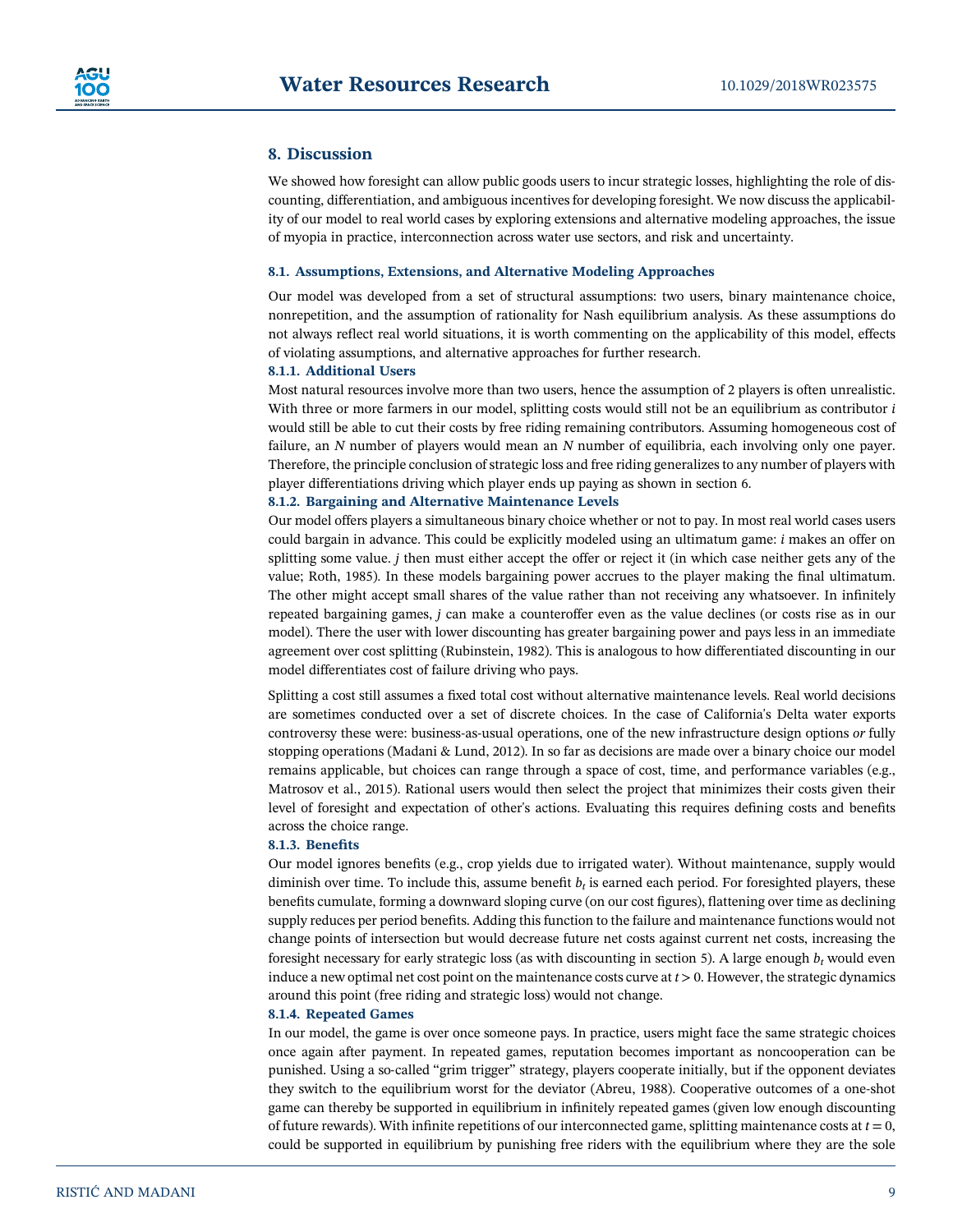payer. This can also apply to finite repetitions although cooperation becomes problematic in the late game as future rewards of cooperation decline (Fudenberg & Maskin, 1984). Many more complex strategies encouraging a return to cooperation, rewarding punishers, and other aspects of cooperation over natural resources have been explored in the literature (Ostrom, 2009). Real world water management cases involve such ongoing relationships inducing such cooperative strategies. Some however can involve participants without an ongoing interest in the system (e.g., suppliers or contractors with time—limited or project specific contracts) or users with low foresight who would not consider the future benefits of cooperation (explored further in section 8.2).

#### **8.1.5. Alternative Solution Concepts**

We employed Nash equilibrium analysis building on previous work employing cooperative-game theory solution concepts (Madani, 2011). Refinements and variations on Nash equilibrium have been developed and an integrative approach to these can be found in Perea (2012) and in Kilgour and Hipel (2005). Following Madani and Dinar (2012b), we modeled myopia by solving subgames independently, but alternative "myopias" exist also (Spiegler, 2011).

Which concept is most appropriate rests on beliefs about the decision style. Concepts not presuming individual optimization (as in Nash equilibrium) include replicator dynamics, where successful strategies are promoted among a population as opposed to individuals choosing strategies. For an example of replicator dynamics applied to irrigation systems, see Yu et al. (2015). Concepts of evolutionary stability in replicator dynamics are by definition a refinement of Nash equilibria (Smith & Price, 1973) and Nash equilibria are generally effective predictors of replicator dynamics (Cressman & Tao, 2014). Simulations and agentbased modeling can, however, explore dynamic behaviors to give further nuance to static Nash analysis (An, 2012; Bousquet et al., 2001; Cressman & Tao, 2014; Ghorbani & Bravo, 2016). Other concepts reflecting a range of decision-maker characteristics not captured by the Nash equilibrium concept, have been also proposed in the literature (see Fang et al., 1989, 1993; Kilgour et al., 1984). Applications of such concepts modeling different behaviors lead to different equilibria and insights worthy of further exploration as shown in previous water and environmental management studies (Madani, 2013; Madani & Hipel, 2011).

#### **8.2. How Can Myopia Be Reduced?**

Myopia applies to relatively certain prospects ignored by decision makers unlike difficulties with uncertainty considered in section 8.3. In practice, all decision makers (implicitly or explicitly) employ a planning horizon for strategic decisions, setting how far into the future are likely outcomes considered in assessing different courses of action.

Unfortunately, examples of myopia abound. The case of the Aral Sea is a widely studied environmental catastrophe and a case in point. Already by 1988, massive and inefficient irrigation (largely for cotton exports) had been shown to be causing recession of and would lead to a complete disappearance of the Aral Sea (Micklin, 1988). A dispute ensued between local proponents of a Siberian water transfer and central planners favoring local irrigation efficiency improvements. This dispute can be seen as a prisoner's dilemma where both saw the need for action but each could improve their short-term benefits by not taking on any responsibility. Neither were Soviet planners willing to incur the political and financial costs of the Siberian diversion project, nor was the basin's agriculture willing to incur the cost of overhauling irrigation and curbing production. Despite some irrigation improvements, the sea lost 75% of its volume by 2012 creating numerous health and environmental problems (FAO, 2013). As the situation deteriorated the game changed to one of chicken, with one party taking on the costs. Efforts are now aimed at damming and restoring the North Aral Sea as wider restoration is deemed too costly (Micklin, 2016). Comparable situations have taken place in Lake Urmia (AghaKouchak et al., 2015; Khazaei et al., 2019), Lake Chad (Gao et al., 2011), the Dead Sea (Malkawi & Tsur, 2016), and the San Joaquin River Delta (Madani & Lund, 2012), where a myopic dash for development has led to environmental degradation and costly restoration which could have been avoided with foresight.

What then does foresight look like? In practice, water sector planning horizons vary considerably between 15 years (Pennsylvania), 50 years (Australia), and 100 years (UK flooding and coastal erosion planning; Baker et al., 2016). Setting appropriate planning horizons for Water Resources Management Plans should initiate at around 40–60 years but should be adjusted according to the ability to forecast scenarios, the size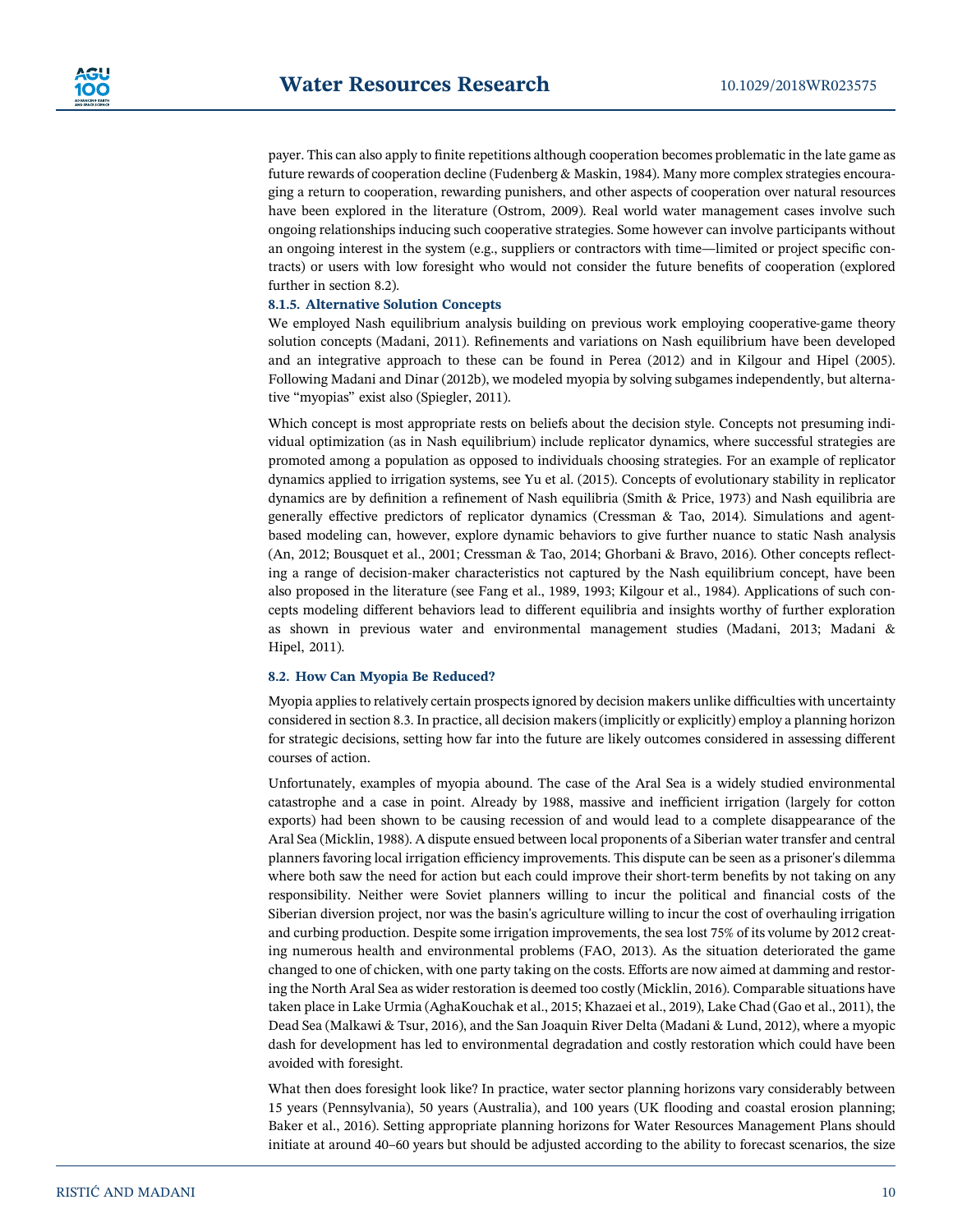of net costs, typical asset life spans, the availability of flexible solutions, and concerns about low‐probability high‐impact events beyond the planning horizon.

Usually, local or national governments use longer planning horizons than companies, which may be sold off or closed down. However, government decision making can be focused on electoral or news cycles while individuals can pursue lifetime or civilizational goals. In an in‐depth history of water in the Western United States, Reisner (1993) presents Mormon settlements as the most successful in irrigated agriculture due in part to the long‐term vision and solidarity enshrined by that community's shared beliefs and persecuted status.

Government and corporate planning horizons are partly driven by formal institutions potentially more easily established or amended than informal institutions such as a Mormon ethic (North, 1991). Company bonuses linked to quarterly earnings encourage myopia while longer-term incentives may promote it. UK water companies, for example, are mandated to consider long-term supply-demand balance and their price controls include expenditure for investment to support this (Ofwat, 2014). Likewise, governments can be legally mandated to think long term. The Climate Change Act 2008 established the independent Climate Change Commission to monitor and evaluate UK governments on climate change targets with a similar law being proposed for environmental planning more generally (Environmental Audit Committee, 2018). The European Union Water Framework Directive (WFD) mandates 25‐year River Basin Management Plans (European Commission, 2000), encouraging foresight and timely investments.

International environmental agreements can bind governments to a system of governance mandating long‐ term planning and the establishment of dedicated research bodies. This research function is a key predictor of the success of international environmental agreements, as it can improve the quality of foresight, prevention, and preparedness (Helmut et al., 2011). Research more generally improves foresight by collecting data, identifying likely outcomes and crucially disseminating this information.

However, as shown in section 7, it is not always in the interest of myopic agents to develop foresight. If it increases their costs, it will not be pursued or may be suppressed. Interested parties have sponsored misinformation campaigns on climate change (Supran & Oreskes, 2017) or denial of the extent of water stress (Reisner, 1993). Climate change denial and criticisms of economic costs of the Paris Agreement by the current President of the United States, Donald Trump, are good examples of intentional myopia in favor of short-term benefit maximization at the expense of increased long-term costs to the whole world, including the United States. Recently, the second author of this paper was subject to accusations of espionage by member of Iran's political and intelligence establishment (Madani, 2018; Stone, 2018) for efforts to address the country's water challenges (Madani, 2014; Madani et al., 2016). These groups face short-term costs if more sustainable practices were to be adopted. A warning to blind drivers in a game of chicken by disseminating findings on environmental degradation, challenging misleading narratives, and raising awareness about the future undermines the ability of interest groups to act myopically and can enable or even force strategic losses.

#### **8.3. Myopia Across Sectors?**

We showed how interconnection across time creates opportunities for cost reductions via strategic loss and discussed how such myopia can potentially be reduced. A similar logic can be applied for linkage across other dimensions such as by linking across issues or in‐kind trade between measures across food, energy, land, and other sectors (Bruce & Madani, 2015; Just & Netanyahu, 2004; Madani & Hipel, 2011; Madani & Hooshyar, 2014).

International policy measures such as the Sustainable Development Goals (SDGs; United Nations General Assembly, 2018) and WFD (European Commission, 2000) promote integration across sectors to advance sustainable water management. Yet as with temporal myopia, institutions can drive myopia in cross-issue interconnection. The WFD for example, encourages but does not mandate integration among sectors. One study showed how institutional differences between centralized/local and water‐specific/generic authorities given WFD implementation responsibility interact in complex ways with the success of integration across sectors (Liefferink et al., 2011). Interconnection over time is simpler to model, involving a single system, while issue interconnection involves multiple systems. However myopia across issues may be as important as intertemporal myopia with regard to potential optimizations and opportunities for strategic loss.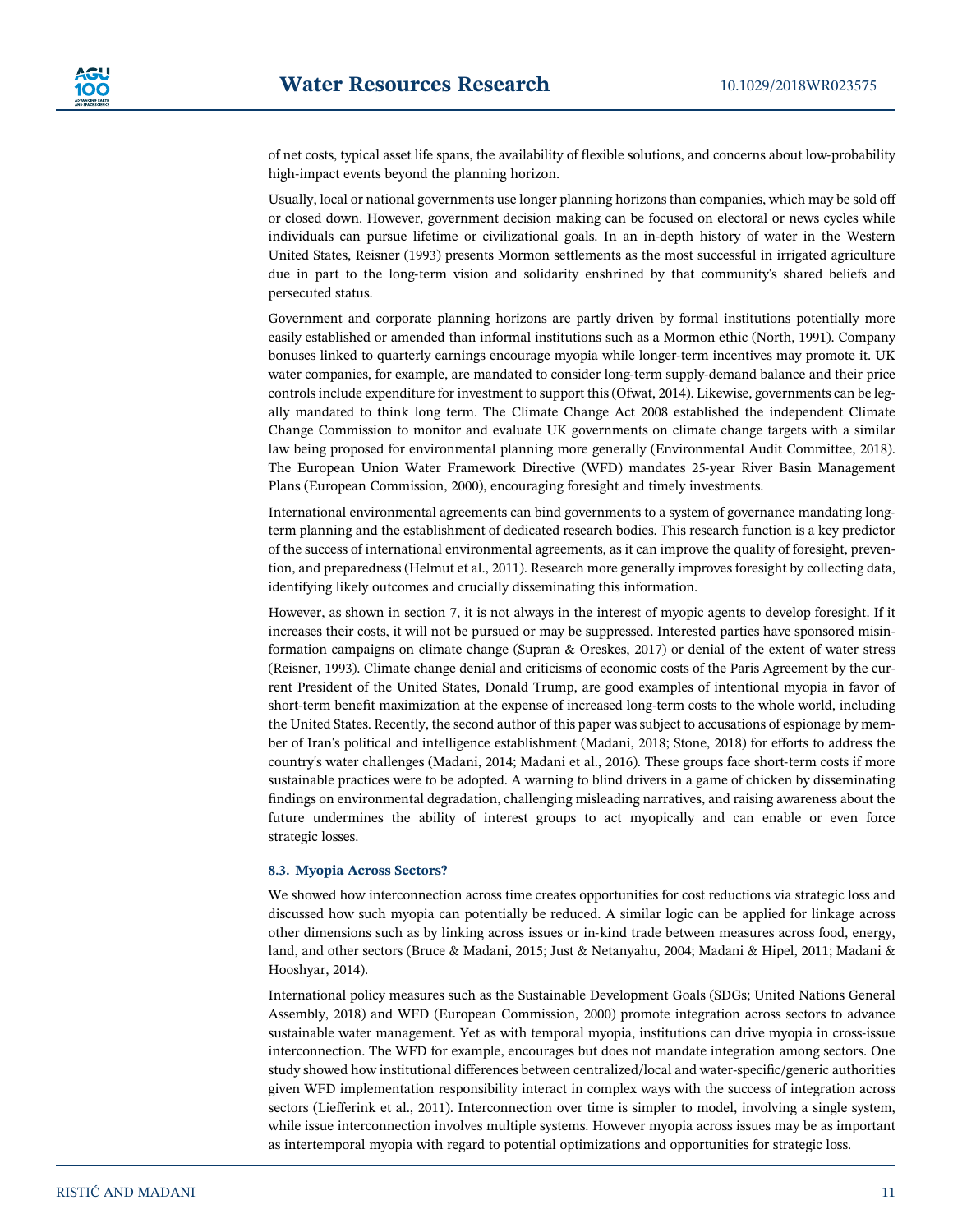#### **8.4. Risk and Uncertainty**

Information availability is of great importance in economics, game theory, and water management. The game theory literature distinguishes between two types of information constraints: imperfect information (what moves the opponent has played) and incomplete information (the structure of the game including the strategies of the opponents, their payoffs, and other aspects; Harsanyi, 1967).

Incomplete information is typically represented by players not being aware of which "type" of player they may be facing (i.e., the utility function of the opponent or indeed themselves). Uncertainties around technical and environmental variables can be expressed in terms of expected value and risk only if the probability density functions are known (Knight, 2012). Players' beliefs around these conditions drive the perceived game. In water management, key uncertainties include future precipitation and temperature changes, and magnitudes of floods and droughts. For some of these uncertainties good historical data may allow reliable probability estimates but often based on the assumption of stationarity (Hui et al., 2018). For other uncertainties, such as runaway global warming, commodity prices, technological advances, and socio‐political changes estimating expected values can be very problematic.

Estimating expected value suffers from a series of issues in real world application. Low-probability highimpact events may only rarely or never have taken place making probability estimates problematic (Taleb, 2007). Even a small change in the estimated likelihood of a dramatic drought could justify large investment in a new reservoir or costly policy reforms. More generally, estimating expected value suffers from uncertainty about the full characterization of the probability density function (tail behavior, variance, higher-order moments). With less and less certainty around the system at hand come increasing issues of "deep uncertainty" where probability estimates are essentially impossible to infer (Walker et al., 2010). For these uncertainties, alternative approaches not relying on expected value such as the precautionary principle, scenario analysis, robust decision making, adaptation tipping points, dynamic adaptive policy pathways, and bottom up approaches to assessing system vulnerability have been used (Babovic et al., 2018; Biggs et al., 2011; Haasnoot et al., 2013; Herman et al., 2015).

What matters for the purposes of our model is the effect the adopted approach toward uncertainty has on the willingness to incur maintenance costs. Decision makers may simply not tolerate a given level of risk as noted in section 6. Does*i* estimate a high enough risk to be willing to pay for maintenance? The maintenance decision of *j* depends on *i*'s type in this sense, but with either high or low risk estimates *i* would want to signal low risk to induce *j* to pay. In the game of chicken, signals about player type offer no information about the player's real type due to this incentive (Fudenberg & Tirole, 1991). If *i* were to develop a precautionary estimate of drought risk, *j* could reasonably expect *i* to pay sooner and would hence delay her own payment. As with foresight itself, uncertainty in this strategic context creates a perverse incentive against taking on strategic loss.

# **9. Conclusion**

We showed how the lack of foresight can cause unsustainable management of a public good. Players with myopic decision‐making are akin to blind drivers in a game of chicken. A myopic view of the future and uncertainty over changes in the resource over time lead to postponing necessary measures. Uncertainty as to resource performance, the functions governing changes in cost of failure over time are important culprits in this regard. This prevents actors knowing when they have entered a game of chicken and can mean a further extension of time spent in the prisoner's dilemma phase of the game despite continued deterioration in the underlying resource.

We showed how interconnecting games over time create opportunities to reduce costs via strategic loss. In our discrete time model, the agents had to have foresight to the point at which the game became an actual game of chicken in order to exploit strategic loss. If they have some awareness of the function governing rising cost as in the continuous time model, they do not need to have that level of foresight. They only need to see the cost of inaction rise above the cost of early action. We showed how for differentiated players the one to reach this level first would be the one to take on the strategic loss.

The problem of myopia is exacerbated when discounting is high which further extends the foresight required to prompt action. Finally, we showed there to be ambiguous incentives for players to develop foresight. If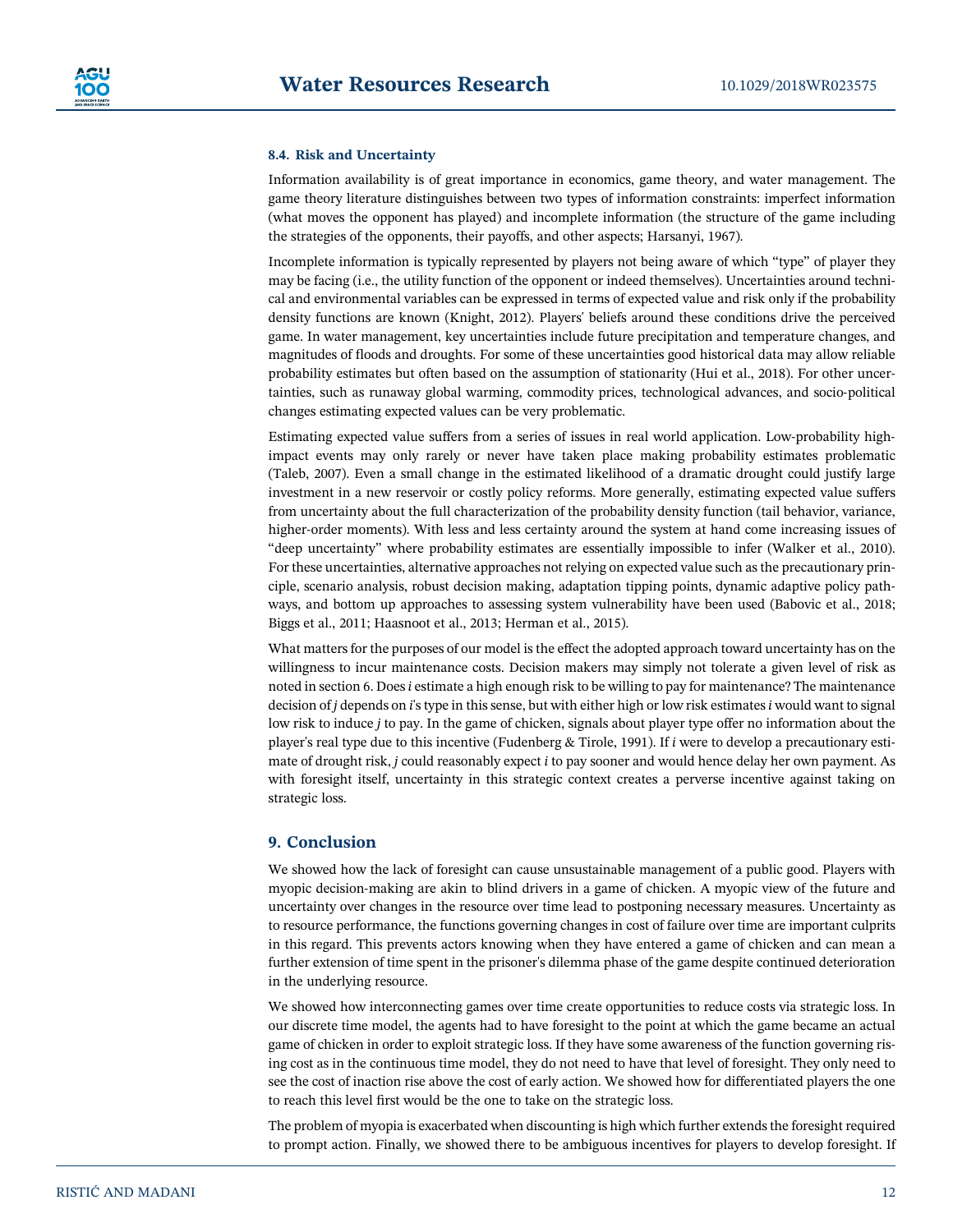**Acknowledgments**

The authors would like to thank the U.K.'s National Environmental Research Council for supporting this research and the reviewers for their valuable remarks. This manuscript draws on no particular data set.

# they can be credibly myopic, other players with a longer view are more likely to take up the costs. A warning to blind drivers in a game of chicken can reduce costs by reducing the cost of foresight, inducing strategic losses, and reducing the credibility of myopic strategies.

#### **References**

Abreu, D. (1988). On the theory of infinitely repeated games with discounting. *Econometrica*, *56*(2), 383–396. [https://doi.org/10.2307/](https://doi.org/10.2307/1911077) [1911077](https://doi.org/10.2307/1911077)

AghaKouchak, A., Norouzi, H., Madani, K., Mirchi, A., Azarderakhsh, M., Nazemi, A., et al. (2015). Aral Sea syndrome desiccates Lake Urmia: Call for action. *Journal of Great Lakes Research*, *41*(1), 307–311.<https://doi.org/10.1016/j.jglr.2014.12.007>

An, L. (2012). Modeling human decisions in coupled human and natural systems: Review of agent‐based models. *Ecological Modelling*, *229*, 25–36.<https://doi.org/10.1016/j.ecolmodel.2011.07.010>

Babovic, F., Mijic, A., & Madani, K. (2018). Decision making under deep uncertainty for adapting urban drainage systems to change. *Urban Water Journal*, *15*(6), 552–560.<https://doi.org/10.1080/1573062X.2018.1529803>

Baker, B., Grayburn, J., & Linares, A. (2016). How should the appropriate horizon for integrated water resource planning be ascertained ?, NERA Econ. Consult., (November), I‐V,1–51.

Baumol, W. J., & Oates, W. E. (1988). *The theory of environmental policy* (2nd ed.). Cambridge, UK: Cambridge University Press. [https://doi.](https://doi.org/10.1017/CBO9781139173513) [org/10.1017/CBO9781139173513](https://doi.org/10.1017/CBO9781139173513)

Biggs, C., Edwards, T., Rickards, L., & Wiseman, J. (2011). *Scenario planning for climate adaptation*. Victoria: Vic. Cent. Clim. Chang. Adapt. Res.

Bousquet, F., Lifran, R., Tidball, M., Thoyer, S., & Antona, M. (2001). Agent‐based modelling, game theory and natural resource management issues. *Journal of Artificial Societies and Social Simulation*, *4*(2).

Bruce, C., & Madani, K. (2015). Successful collaborative negotiation over water policy: Substance versus process. *Journal of Water Resources Planning and Management*, *141*(9), 4015009. [https://doi.org/10.1061/\(ASCE\)WR.1943](https://doi.org/10.1061/(ASCE)WR.1943-5452.0000517)‐5452.0000517

Cressman, R., & Tao, Y. (2014). The replicator equation and other game dynamics. *Proceedings of the National Academy of Sciences of the United States of America*, *111*, 10,810–10,817.<https://doi.org/10.1073/pnas.1400823111>

Environmental Audit Committee (2018). The government's 25 year plan for the environment, London, UK.

European Commission (2000). Water framework directive (2000/60/EC), Off. J. Eur. Communities, L 269(September 2000), 1–15, doi:2004R0726 ‐ v.7 of 05.06.2013.

Fang, L., Hipel, K. W., & Kilgour, D. M. (1989). Conflict models in graph form: Solution concepts and their interrelationships. *European Journal of Operational Research*, *41*(1), 86–100. [https://doi.org/10.1016/0377](https://doi.org/10.1016/0377-2217(89)90041-6)‐2217(89)90041‐6

Fang, L., Hipel, K. W., & Kilgour, D. M. (1993). *Interactive decision making: The graph model for conflict resolution*. New York: John Wiley. FAO (2013). Irrigation in Central Asia in figures. AQUASTAT Survey‐2012, edited by K. Frenken, Rome.

Fudenberg, D., & Maskin, E. (1984). The folk theorem in repeated games with discounting and incomplete information, Boston. Fudenberg, D., & Tirole, J. (1991). *Game theory*. Cambridge, MA: MIT Press.

Gao, H., Bohn, T. J., Podest, E., Mcdonald, K. C., & Lettenmaier, D. P. (2011). On the causes of the shrinking of Lake Chad. *Environmental Research Letters*, *6*(3). [https://doi.org/10.1088/1748](https://doi.org/10.1088/1748-9326/6/3/034021)‐9326/6/3/034021

Ghorbani, A., & Bravo, G. (2016). Managing the commons: A simple model of the emergence of institutions through collective action. *International Journal of the Commons*, *10*(1), 200–219.<https://doi.org/10.18352/ijc.606>

Haasnoot, M., Kwakkel, J. H., Walker, W. E., & ter Maat, J. (2013). Dynamic adaptive policy pathways: A method for crafting robust decisions for a deeply uncertain world. *Global Environmental Change*, *23*(2), 485–498.<https://doi.org/10.1016/j.gloenvcha.2012.12.006>

Hardin, G. (1968). The tragedy of the commons. *Science*, *162*(3859), 1243–1248.<https://doi.org/10.1126/science.162.3859.1243> Harsanyi, J. C. (1967). Games with incomplete information played by "Bayesian" players, I–III Part I. The basic model. *Management Science*, *14*(3), 159–182.<https://doi.org/10.1287/mnsc.14.3.159>

Helmut, B., Arild, U., & R, Y. O. (2011). The effectiveness of international environmental regimes: Comparing and contrasting findings from quantitative research1. *International Studies Review*, *13*(4), 579–605. [https://doi.org/10.1111/j.1468](https://doi.org/10.1111/j.1468-2486.2011.01045.x)‐2486.2011.01045.x

Herman, J., Reed, P., Zeff, H., & Characklis, G. (2015). How should robustness be defined for water systems planning under change? *Journal of Water Resources Planning and Management*, *141*(10), 4015012. [https://doi.org/10.1061/\(ASCE\)WR.1943](https://doi.org/10.1061/(ASCE)WR.1943-5452.0000509)‐5452.0000509

Hui, R., Herman, J., Lund, J., & Madani, K. (2018). Adaptive water infrastructure planning for nonstationary hydrology. *Advances in Water Resources*, *118*, 83–94.<https://doi.org/10.1016/j.advwatres.2018.05.009>

Hui, R., Lund, J. R., & Madani, K. (2016). Game theory and risk‐based leveed river system planning with noncooperation. *Water Resources Research*, *52*, 119–134.<https://doi.org/10.1002/2015WR017707>

Just, R. E., & Netanyahu, S. (2004). Implications of "victim pays" infeasibilities for interconnected games with an illustration for aquifer sharing under unequal access costs. *Water Resources Research*, *40*, W05S02.<https://doi.org/10.1029/2003WR002528>

Khazaei, B., Khatami, S., Alemohammad, S. H., Rashidi, L., Wu, C., Madani, K., et al. (2019). Climatic or regionally induced by humans? Tracing hydro‐climatic and land‐use changes to better understand the Lake Urmia tragedy. *Journal of Hydrology*, *569*, 203–217. [https://](https://doi.org/10.1016/j.jhydrol.2018.12.004) [doi.org/10.1016/j.jhydrol.2018.12.004](https://doi.org/10.1016/j.jhydrol.2018.12.004)

dol.org/10.1016/J.jhydrol.2018.12.004<br>Kilgour, D. M., & Hipel, K. W. (2005). The graph model for conflict resolution: Past, present, and future. *Group Decision and Negotiation,*<br>14(6), 441–460. https://doi.org/10.1007/s10 14(6), 441–460. [https://doi.org/10.1007/s10726](https://doi.org/10.1007/s10726-005-9002-x)-005-9002-x<br>Kilgour, D. M., Hipel, K. W., & Fraser, N. M. (1984). Solution concepts in non-cooperative games. *Large-Scale Systems*, 6, 49–71.

Knight, F. H. (2012). *Risk, uncertainty and profit*. Mineola, NY: Dover Publications.

Liefferink, D., Wiering, M., & Uitenboogaart, Y. (2011). The EU water framework directive: A multi‐dimensional analysis of implementation and domestic impact. *Land Use Policy*, *28*(4), 712–722.<https://doi.org/10.1016/j.landusepol.2010.12.006>

Madani, K. (2010). Game theory and water resources. *Journal of Hydrology*, *381*(3–4), 225–238. [https://doi.org/10.1016/j.](https://doi.org/10.1016/j.jhydrol.2009.11.045) [jhydrol.2009.11.045](https://doi.org/10.1016/j.jhydrol.2009.11.045)

Madani, K. (2011). Hydropower licensing and climate change: Insights from cooperative game theory. *Advances in Water Resources*, *34*(2), 174–183.<https://doi.org/10.1016/j.advwatres.2010.10.003>

Madani, K. (2013). Modeling international climate change negotiations more responsibly: Can highly simplified game theory models provide reliable policy insights? *Ecological Economics*, *90*, 68–76.<https://doi.org/10.1016/j.ecolecon.2013.02.011>

Madani, K. (2014). Water management in Iran: What is causing the looming crisis? *Journal of Environmental Studies and Sciences*, *4*(4), 315–328. [https://doi.org/10.1007/s13412](https://doi.org/10.1007/s13412-014-0182-z)‐014‐0182‐z